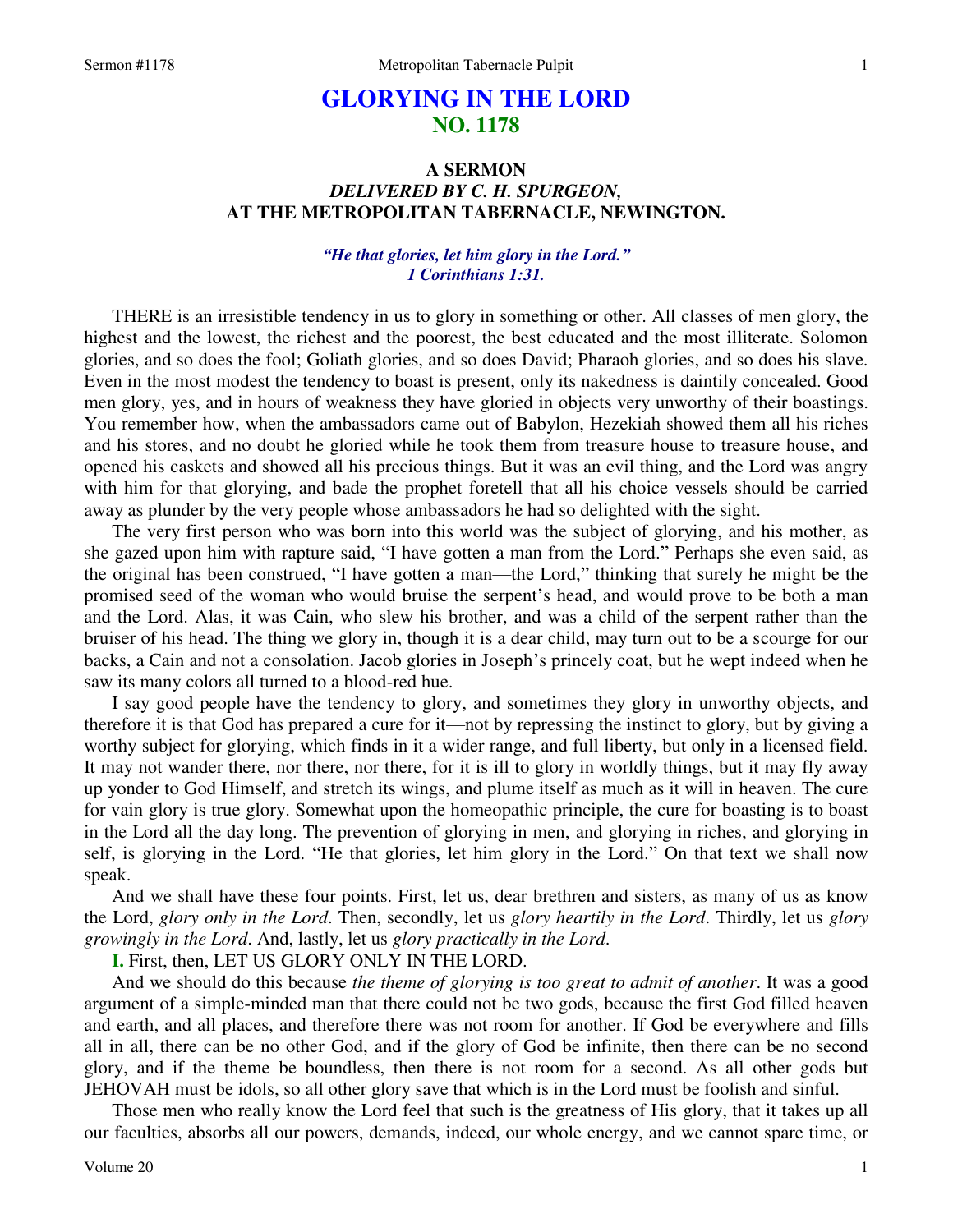love, or skill, or power, or thought for any other topic. Let the Lord be gloried in, and Him alone, because the Lord alone is worthy to be gloried in. He only is great, He is the blessed and only Potentate, from Him only comes our salvation, He is God alone, therefore in one rolling flood let all our glorying cheerfully flow at His feet.

All glory should be given unto God, because *any other object of glory highly provokes the Most High*. He has said, "My glory will I not give to another, nor my praise to graven images." It is written concerning Israel, "They moved him to jealousy with their graven images. When God heard this, He was wroth, and greatly abhorred Israel" (Psa. 78:58-59). The moment we begin trusting in a created arm, God is highly provoked with us. "Cursed is he that trusts in man, and makes flesh his arm," and if we begin glorying in anything else, either the Lord will send the worm at the root to make the gourd wither, or He will stamp our idol in pieces, and make us drink of the bitter water with which it is mixed, or else He will inflict upon us some other severe chastisement, for He cannot bear a rival. Where the ark of the Lord is, Dagon must come down. God will be all, or nothing. He cannot accept divided homage. Let us not provoke Him, then, especially when He tells us, "The LORD your God is a jealous God."

Since He is so tender of His own name, let us be tender of it too. If He would bear it, even then it would be wrong of us to test and try Him, but since He will not bear it, but is jealous, and His fury goes forth like flames of fire, let us take heed what we do. Think of Nebuchadnezzar, and how his proud speech led to his loss of his reason and herding with cattle. Remember Belshazzar, and how he was found wanting, because it was said of him, "The God in whose hand your breath is, and whose are all your ways, you have not glorified, but you have praised the gods of silver and gold, and wood, and stone, and iron, which see not, nor hear, nor know." Remember how the Lord smote Herod, so that he was eaten of worms, because he received divine honors and gave not God the glory, "Give glory to the Lord your God before He cause darkness, and before your feet stumble upon the dark mountains." Glory in the Lord alone, for He will not endure to have it otherwise.

There is, indeed, my dear brethren and sisters, *no other fit ground for glorying in all the world except the Lord*. For what would there be in this world if God were to withdraw His power? If there were some other object in which we thought we could glory, yet since it came from Him it would be idle to glory in the streams, we had better boast in the fountainhead from which the stream descends. All things that are exist only by the will and sovereign good pleasure of the Lord of all, let us not glory, then, in that which depends upon Him, but in God Himself, the Wellhead of all. Glory not in the sunbeams but in the sun which scatters them, not in the drops but in the heaven from which they distil, not in the goods but in the Supreme Good who bestows them.

Moreover, all things in this world are fleeting, and wherefore should we glory in that which today is and tomorrow will pass away? "All flesh is grass, and all the goodliness thereof as the flower of grass," who will dare to rejoice in it? The grass withers, though today it is in its prime, tomorrow it is cast into the oven, it is a poor thing upon which to dote. The drunkards of Ephraim chose for their crown of pride and glorious beauty a fading flower, but we who are sober reject so fleeting a diadem. Only very benighted heathens could worship a god of snow, melting at every glance of the sun. Shall an immortal spirit delight in dying joys? Shall the heirs of eternal bliss glory in a momentary treasure? Glory not, therefore, in the things that so soon depart. Let your glory be in that which will last as long as your own being. Heir of immortality, take care that you have something to glory in which will never wither or decay, set your love upon that which rust cannot canker, nor moth devour.

Besides, there is nothing in this world that has in it qualities worthy of our glorying therein, in comparison with God. He is the sun, the stars must hide their heads when He appears. He is the ocean, all these ponds and pools are of small account, let us bless the eternal ocean of all-sufficient glory and goodness, and not turn aside to magnify our little Abanas and Pharpars. Sin is stamped upon almost everything, and even the unfallen angels, in comparison with God, are little worth, the purity that excels eclipses all. "The heavens are not pure in his sight, and he charged his angels with folly." Foolish is he,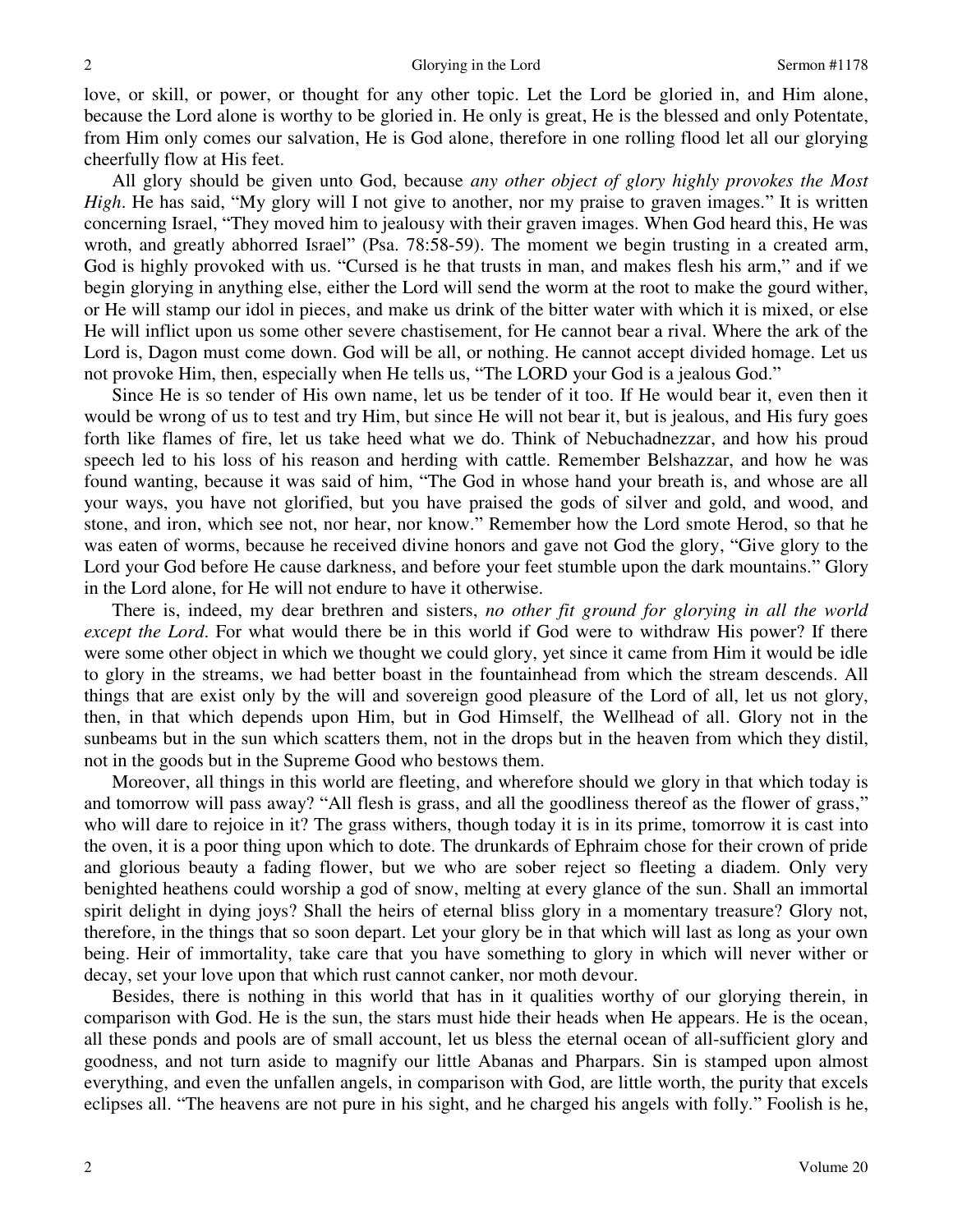therefore, who shall boast in these inferior things while the thrice Holy God presents Himself as the true and legitimate subject of our glorying—

> *"Praise the God of all creation, Praise the Father's boundless love; Praise the Lamb, our expiation, Priest and King enthroned above. Praise the Fountain of salvation, Him by whom our spirits live; Undivided adoration To the one JEHOVAH give."*

Dear friends, we ought to glory in the Lord because *when we do so we shall be in accord with the true order of the universe*. Look you abroad, and mark the works of God in creation, what do they glory in? "The heavens are telling the glory of God; and the firmament shows his handiwork." The great pulses of the universe will keep time and tune to your heart if you glory in the Lord. "All your works praise you, O God." Creation is a temple in which every one speaks of the glory of JEHOVAH. Turn to providence, and faith's eye perceives that providence is always displaying the glory of the Lord. All things work not only for the good of the elect, but for the glory of the Most High, "For of him and through him and to him are all things, to whom be the glory forever." The ponderous wheels, as they revolve in all their solemn grandeur, are full of eyes, and those eyes look to the glory of God. You are in accord both with providence and creation when you glory only in the Lord.

Lift up now your eyes and behold the angels, those bright spirits who watch over us, and rejoice when we repent. What think you is their song? "Glory to God in the highest." Truly they sing, "Peace, good will towards men," but first of all they cry to one another, "Glory to God." This is their ancient song, and they have not ceased to sing it. You are in accord, therefore, with the blessed spirits who do His commandments, hearkening to the voice of His word, when you glory only in Him. Yea and you are in accord with the divine Trinity, for what does the Father do but glorify the Son? What does the Son aim at when He says, "Father, glorify your Son"? It is, "that your Son also may glorify you."

What does the Holy Spirit do when He takes of the things of Christ, and shows them to us? Has not Jesus said of Him, "He shall glorify me"? There is a mutual delight in each other in the persons of the blessed Trinity, so that each divine person delights to glorify the rest. God even thus glorifies Himself. All His works praise Him, all His decrees praise Him, all things which are, or shall be, show forth His sole glory.

Well, dear brethren and sisters, as we do not wish to be out of gear with the works of God, or opposed to His nearest attendants, or in rebellion against the sacred Trinity, let us stand to it that our souls shall glory only in the Lord as long as we live. So much upon that first head, let us glory only in the Lord.

**II.** Now, secondly, may the Spirit of God help us to GLORY HEARTILY IN THE LORD, with the whole force of our nature renewed by grace, not as a matter of form, but in deed and in truth.

Let us make our boast in the Lord heartily, doing it so that the humble may hear thereof, and be glad, since there is good cause for heartily glorying in the Lord, first, because of *His love*. "God is love." O you that have tasted of that love, glory in it, glory that it is eternal, that it never had a beginning, that He fixed His love upon the objects of His choice before the mountains lifted their hoary heads above the clouds. Glory in it. It is no passion of yesterday, but the deep-seated, fixed resolve of all eternity, the purpose of the Ancient of Days, when as yet days had not begun their little round. Speak they of antiquity? Lo, it is here! "I have loved you with an everlasting love!" Shall we not glory in this? I am resolved that none shall stop me of this glorying while my tongue can speak.

Glory in the divine love in its wonderful benefactions, inasmuch as having loved His people He gave His only begotten Son that they might be redeemed from wrath through Him. God commends His love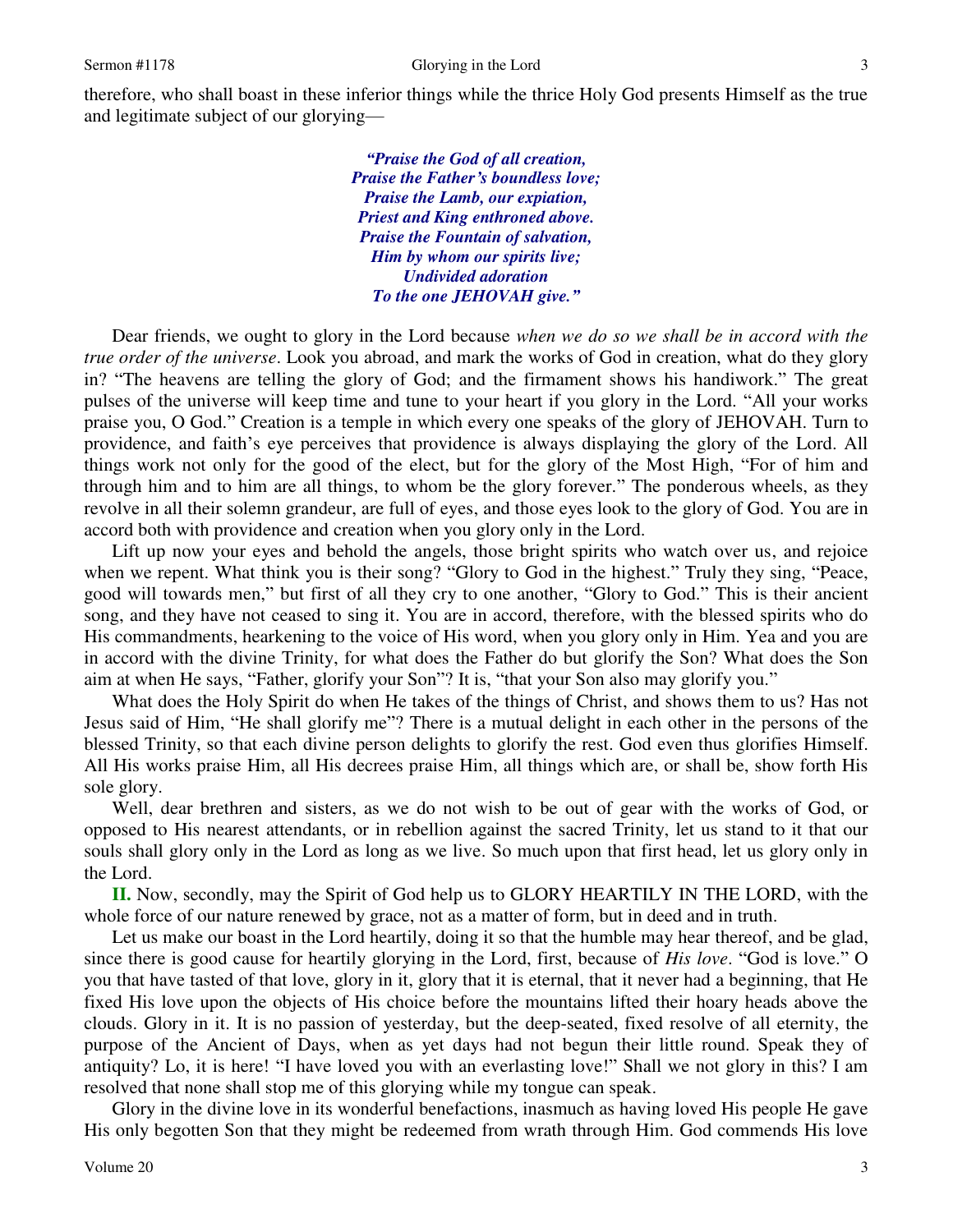towards us, in that, while we were yet without strength, in due time Christ died for the ungodly. The Only Begotten is God's unspeakable gift, including and securing every good gift. What manner of love is this! We can never measure it, nor fully declare it, let us resolve forever to glory in it. There was never such love as this, love so ancient, love so disinterested, so boundless! Love which brought the darling of heaven down to be despised and rejected of men. Oh, mighty love that could hold the Son of God, Himself in fetters of affection, lead Him into a lifelong captivity to its power, and at last fasten Him to the deadly tree!

That love of God to us was free, unpurchased, unsought. He loved us because He would love us, not because we were lovely, but because He was love. He must love, for love is His nature, there was no other constraint upon Him. Oh, blessed, blessed be the love of God, to think it should come to us unsought, unbought, undeserved, spontaneously leaping up like a living fountain with none to dig the well, but springing up in the midst of the Sahara of our barren nature, and then blessing us with unspeakable blessings as it overflowed. Glory in the love of God. Here is sea-room for you. Beloved, there is no love comparable to it. If all the loves that ever burned in the hearts of mothers, and brothers, and wives, and husbands, could all be heaped up they would be but a mole hill compared with the love of God in Christ Jesus, and if all the loves that ever were among men or angels could be gathered together they would be as a spark, and God's love to us like a mighty furnace flame. Glory in it, therefore, all the day long, for well you may. "He loved me, and gave Himself for me."

You need not give up glorying when you have reached the center of your subject, for you can glory next in the Lord's *faithfulness*. Glory in the fact that He never yet changed the objects of His love. Whom once He loves He never leaves, but loves them to the end. No fickle lover is He! No husband who sues out a divorce against his errant spouse. "Where is the bill of your mother's divorcement that I put away? To which of my creditors have I sold you?" No, we can challenge all mankind and say, "The LORD, the God of Israel, says that he hates putting away."

You may glory in the faithfulness of God as to all His promises. He has newer broken His covenant, nor neglected to fulfill His Word. To no child of His has He acted unkindly, in no hour of need has He deserted one that trusted in Him. Under no peril, and under no provocation, has He cast away His people whom He did foreknow, so that this day the whole church is persuaded that "Neither life, nor death, nor things present, nor things to come shall separate us from the love of God which is in Christ Jesus our Lord." Go and glory that His mercy endures forever. Tell it everywhere that man can lie, but God cannot, that man can forget his promise, and can utterly forsake his dearest friend, but that the faithful God has never yet run back from His covenant, no forfeited the oath of His grace.

And if you should want a change of subject, I would recommend you to glory in the Lord as to His *holiness*. This is an attribute which has charms to Christians, but to none besides. "Bless the LORD, O my soul," says David, and he adds, "And all that is within me, bless"—His *gracious* name, is it? No. Bless His *loving* name? No. It runs thus, "Bless his *holy* name," because the whole includes all the parts, and the holiness, or the wholeness of God is a grander thing than any one of the distinct attributes which make up the wholeness, or the holiness of His character. Go you and glory in the holiness of God, for there is none as holy as the Lord, neither is there any god like our God. It is this which angels glory in, for as they veil their faces, they say, "Holy, holy, holy, LORD God of hosts." It is a grand attribute of God. "The LORD is great in Zion, and he is high above all the people. Let them praise your great and terrible name, for it is holy."

Bless His name that even to show His love He would not be unholy, and even to forgive sins He would not be unjust. He never blunted the edge of the sword of justice in order to stretch out His hand of mercy. He is as sternly and inflexibly just towards sin as if He never forgave iniquity, and yet He forgives sinners through Christ Jesus as freely and fully as if He never punished a transgression. All His attributes are full-orbed, no one impinges upon the other so as to diminish its luster. "The LORD our God is holy," while at the same time, "God is love." Let us therefore glory in His divine perfection, and in the wondrous atonement for sin which was required in consequence. An unholy God could have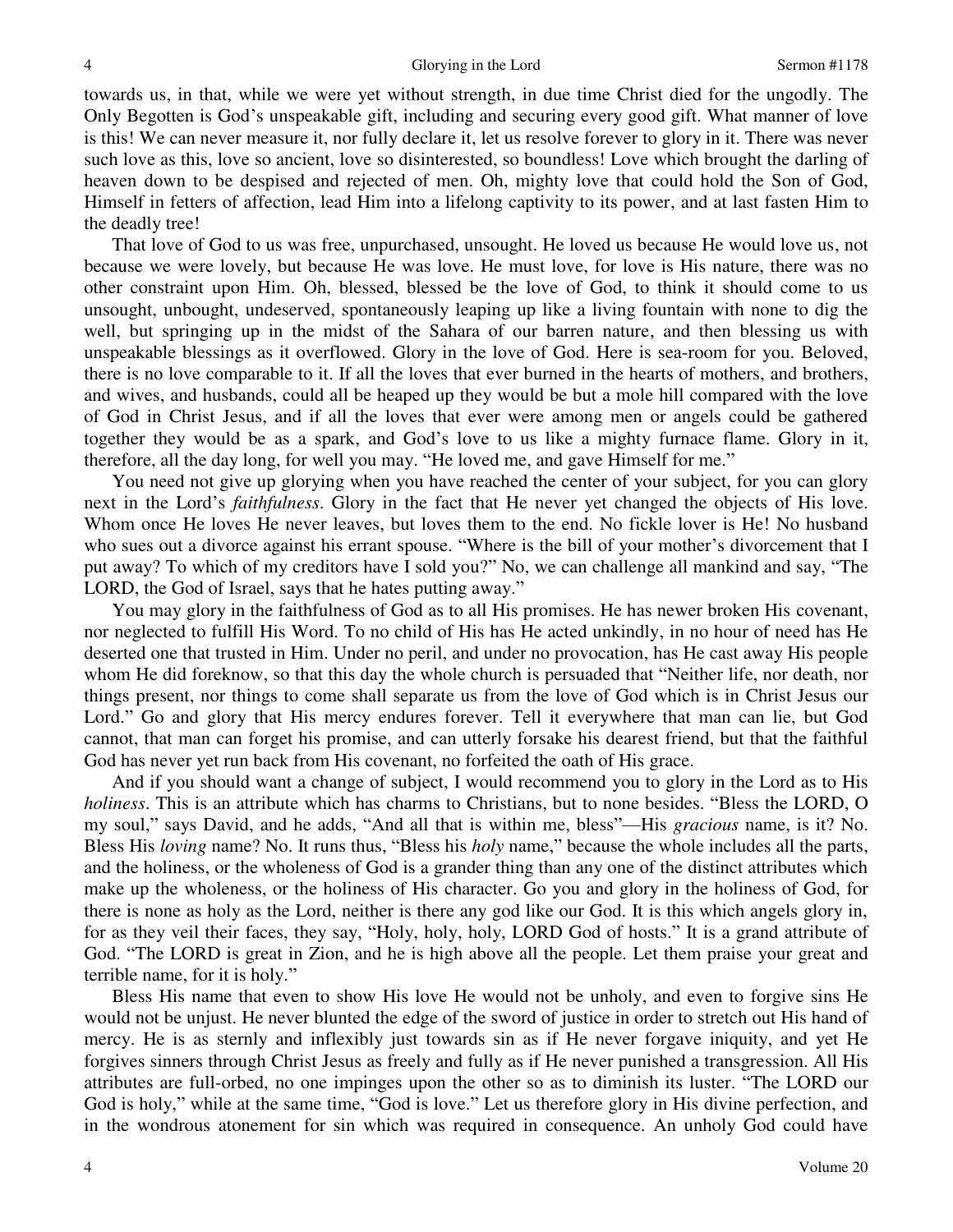#### Sermon #1178 Glorying in the Lord

dispensed with an expiation, but then we should have had no ground for confidence, since He who can set aside justice in one direction might do it in the opposite, He who pardons without atonement might also punish without fault. For my part, I always glory in the old-fashioned doctrine of substitution. I do not know anything about the atonement which has been invented by the cultured gentlemen of modern times, though their theory is so often cried up, it contains so little worth the crying. They call ours a commercial atonement, and truly we cannot call theirs by the same name, for it is worth nothing, and none would care to commerce with it. It is a hazy kind of atonement which did something or other, I do not know what it was, in so intangible and mysterious a manner that it is but remotely connected with our getting to heaven, what it was nobody knows, but each divine has a theory for his own private use. I believe Christ bore our sins in His own body on the tree, that, "the chastisement of our peace was upon him, and that with his stripes we are healed," that there was a literal and actual expiation made by Christ and that—

### *"He bore, that we might never bear, His Father's righteous ire."*

 And this I glory in because it shows the justice and the mercy of God walking hand in hand, righteousness and peace kissing each other, and entering into a solemn compact for the salvation of the sons of men. Surely in the Lord JEHOVAH we have righteousness and strength, and therefore will we glory in Him forever—

> *"Holy, Holy, Holy! All Heaven's triumphant choir shall sing: When the ransom'd nations fall At the footstool of their King: Then shall saints and seraphim, Harps and voices, swell one hymn, Round the throne with full accord, Holy, Holy, Holy Lord."*

 And if you feel you would like to alter the subject, then glory in the *all-sufficiency* of your God, and in the liberality with which He distributes His mercies among His chosen. Notice the verse that precedes the text, "But of him are you in Christ Jesus, who of God is made unto us wisdom, and righteousness, and sanctification, and redemption." In Christ Jesus is not one good thing given to us, but every good thing. He does not give us part of salvation, but the whole of salvation. Do we need to be instructed? Christ is our wisdom. Do we need to be clothed in the sight of God with a righteousness that shall render us acceptable? Christ is our righteousness. Do we need to be purified and cleansed? Christ is our sanctification. And do we need to be set free and delivered from all bondage? Christ is our redemption. In God the Christian finds sufficiency, let us improve the word—all-sufficiency. There are riches of grace in Christ Jesus, all that you can want, all that the myriads of God's chosen can want—so much, that after all the saints have taken immense draughts, there is as much left as before.

I felt when I was coming up to preach tonight as if I had been down like a little child to the sea, and I had stooped to the wave and filled my palms as well as I could with the sparkling water, but as I have been coming to bring it to you, it has nearly all trickled away, for I am not able to hold it by reason of my leaking hands. Yet, for all that, the little I can bring will make you, I hope, rejoice in the great eternal ocean from which it was taken, for you will never drain God's love, and mercy, and truth dry, though you should draw from it forever. You need never think you will exhaust infinity. When a child of God thinks he has exhausted the patience and mercy of God he is something like a little fish in the sea which said, "Oh, I am so thirsty, I am afraid I shall drink up the Atlantic." O little fish, you have no idea how mighty the ocean is, countless myriads such as you are may swim in it, and the ocean will be none the less.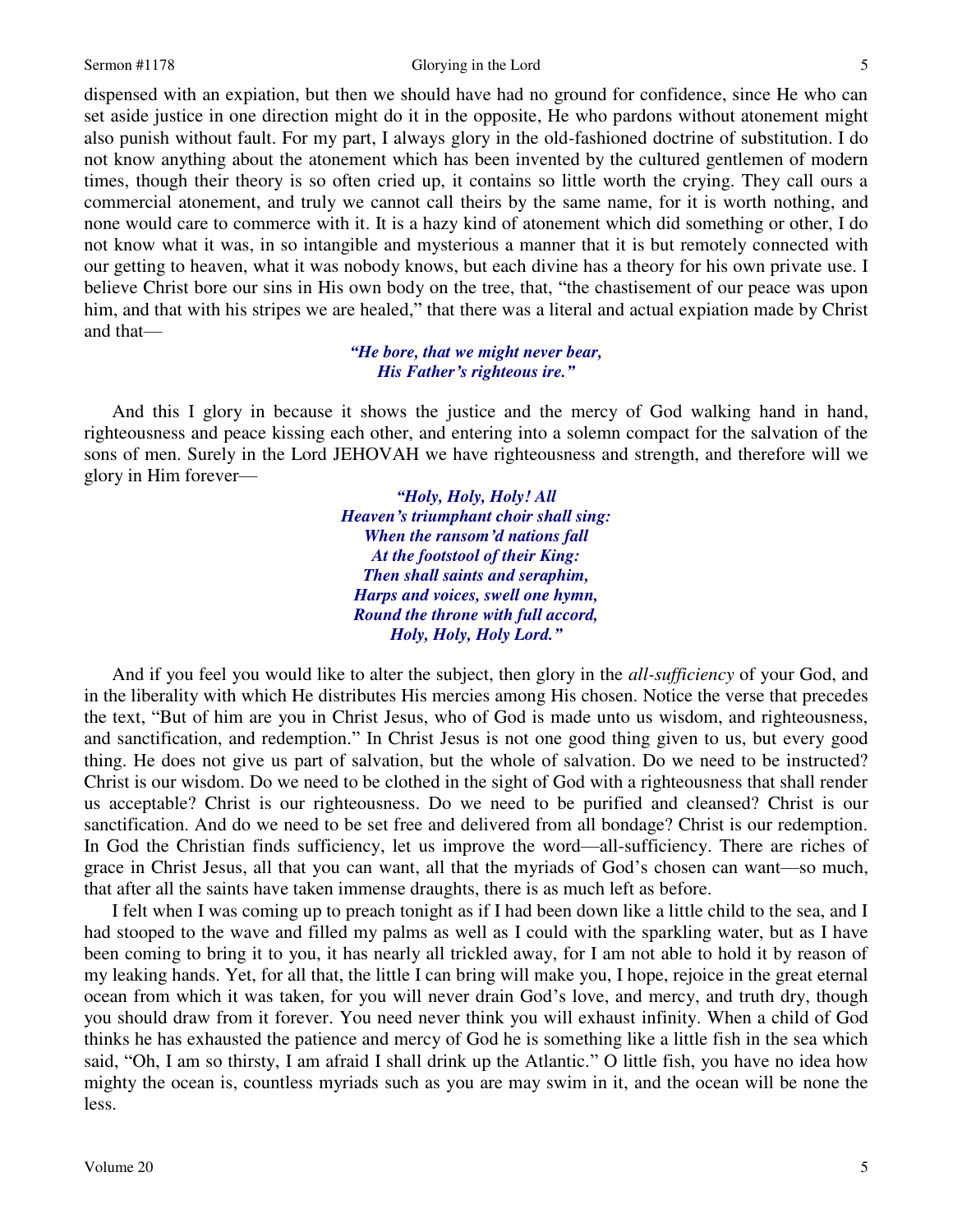O beloved believer, yours is no stinted store. Joseph said to his brethren, "The good of all the land of Egypt is yours," and it was a great word, but the Lord Jesus says to you tonight, "All things are yours, whether things present, or things to come, life or death, all are yours." We have not gone to the full length when we have quoted that, for there is another word that tops it all, "I am your God," and to have God to be ours is more than to have heaven and earth, and things present and things to come. No one living on earth, or even in heaven, can tell how vast are the possessions of a believer who can say, "The LORD is my portion." Go and glory in God's all-sufficiency, and the freeness with which He gives it out.

There is one point every child of God may glory in, but he will scarcely care to do so unless when he is alone by himself, or with brethren who can sympathize. We glory in the *nearness and dearness of the relationship* which God holds to us. The man who can bow his knee, and say from his heart "Our Father," has more to glory in than the Czar of all the Russias, or the Emperor of the grandest nations of antiquity. Is Christ my brother? I am ennobled by that relationship. Is He married to my soul? Is it indeed true that your Maker is your husband? Is God so very near that He cannot nearer be? And am I to Him so very dear that I cannot dearer be, because in the person of His Son I am as dear as He? Then ought I not to glory in this? And while some will say, "We are rich, and our riches are the main chance," and others will say, "We have followed after wisdom, and we rejoice in what we have discovered," and a third party will say, "We are famous and great, and we glory in our honors," we will sit down in some quiet corner, where none shall hear us but the Lord, and we will say, "I am my Beloved's, and he is mine: this is my glory, and I will boast in it both in life and in death."

So then, beloved, I have shown that you have good cause to glory in the Lord heartily, but I cannot make you do it. I pray the Holy Spirit to stir the hearts of all God's people to make them glory in the Lord, and exult in the God of their salvation—

> *"My God, I'll praise Thee while I live, And praise Thee when I die, And praise Thee when I rise again, And to eternity."*

Neither till death, nor in death, nor after death will we cease glorying in the Lord.

**III.** Now we come to the third point, and that is, we ought to GLORY IN THE LORD GROWINGLY.

That is to say, beloved, we should glory in God in proportion as we learn more of Him, and receive more from Him. Many believers only know the elements yet, they are at a preparatory school, and sit among the babes in Christ, hence their songs are children's hymns, and not the grand old psalms of heroes and sages. It should be our desire to grow in the knowledge of our Lord. Beyond the rudiments of the faith there are deeper, higher, and fuller truths which invite our consideration, and will abundantly repay it. Perhaps you learned justification by faith a long while ago, but you have not learned the doctrine of election yet, nor the doctrine of the unchangeable love of God, labor to know them, for ignorance of them is neither bliss nor strength.

As a faithful disciple go on to learn more and more, and when you have learned the more mysterious doctrines, glory in God more, as you know more, be sure you return to Him more praise, for, if anything which you believe concerning the Lord does not cause you to praise Him more, it cannot be the truth or else your heart is in a wrong condition. Every genuine revelation of God has this mark upon it, that it makes Him appear more glorious. The wisdom which derogates from the honor of God comes from beneath, and is founded in a lie, true wisdom exalts the name of the Lord, and bows the heart in adoration.

Beloved, glory growingly in the Lord as you know more of Him by revelation. Moses said, "I beseech you show me your glory," and surely, after he had been put in the cleft of the rock, and seen his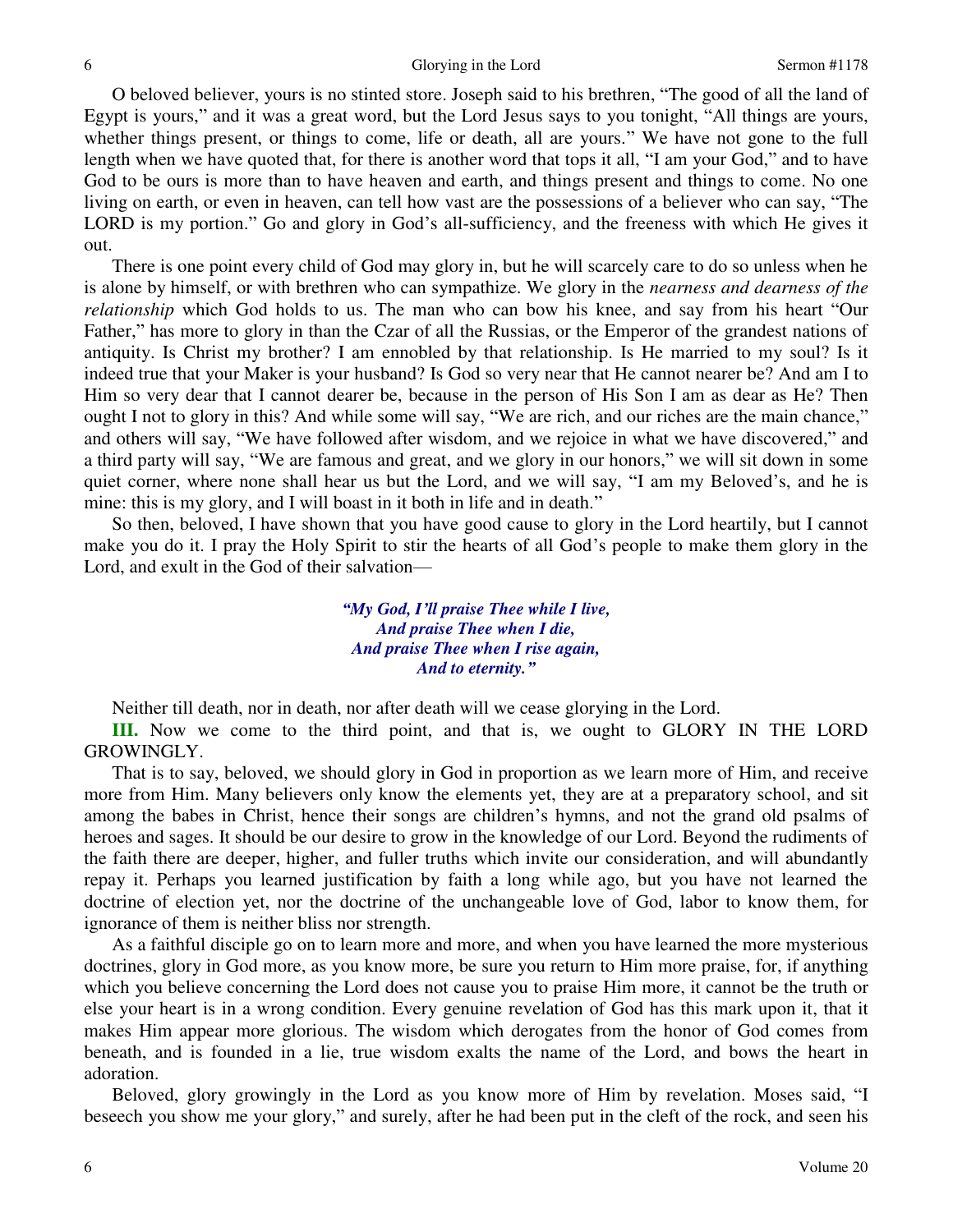#### Sermon #1178 Glorying in the Lord

God, he gloried more in Him than ever. Isaiah was a man of stammering lips, and was afraid to speak in God's name, until one day which he never forgot—for he tells us the year, "In the year that King Uzziah died," he recollected it well enough—he saw the Lord sitting upon a throne high and lifted up, and His train filled the temple, while the glory of His presence made the posts of the doors to move. Then Isaiah became very bold for his Lord and said, "Here am I, send me." Paul was, also, all the more resolved to know nothing but Christ crucified after he had been caught up into the third heaven, and there had seen and heard the glory of the Lord.

Now I pray the Lord to reveal Himself to you, dear friends, more and more, that you also may behold His glory, and receive a sacred bias thereby. May you see Jesus in your meditations, see Him by communion and fellowship with Him. And as you see more of Him, go and tell abroad more of Him, and let others know what a glorious God you serve. His angels behold Him, and then He makes them messengers, be yours the vision and then the errand. What we have seen and heard, that must we testify unto men.

You will, as you live, see more of the glory of God in His gracious dealings with you, for that is one of the methods by which that glory is revealed. Christ said to Mary and Martha, "Said I not unto you, if you would believe you should see the glory of God?" and as we get our prayers answered, as we are delivered in times of trouble, and as all things are made to work for our good, we see the glory of God. Never let a special season of mercy pass without praising Him, never let an answer to prayer be unrecognized, but magnify the Lord, who in His abundant mercy has had such compassion upon you. Glorify Him, then, growingly.

As answers to prayer increase, glorify God more; as Grace is given to you in times of need time after time, glorify Him more; as you find yourself helped providentially in hours of trouble, and so see the wonderful working of the hand of the Lord on behalf of His people, glorify Him more. And I will tell you what will help you to glorify Him more, it will be the sight of conversion work going on in other people. I do not think Christian people glorify God at any time so heartily and thoroughly as when they see others saved.

The sight of a young convert warms up old blood, and whereas we had doubts, troubles and inward fightings while we were wrapped up in ourselves, when we get to hear little children in Christ cry to their Father, and hear them rejoice as the Lord puts away their sins, our confidence comes back, all our sacred passions begin to glow, and we say, "This is the place for me, for here I see the glory of God." "His glory is great in your salvation." Where Christ works savingly, there the glory of God is mightily revealed, and when the Lord builds up Zion, He appears in His glory, and His servants rejoice to behold Him. How can they do otherwise? the stones would rebuke them if they were not to do so, they must glory in God more than they have ever done before.

By and by, dear brethren and sisters, as time rolls on, we shall know more of the Lord, and get to be more like Him, and approach nearer to the glory itself. Beholding that glory, as in a glass, we are changed from glory to glory, as by the image of the Lord. As we come nearer to the approaching hour of our full redemption, the pins of our tent are taken up, and the curtains of our tabernacle begin to be removed, and we look forward to the "house not made with hands, eternal in the heavens," in which our one employment shall be to behold the glory of our Lord forever.

Let us even now wholly glory in the Lord. I have known some old Christians who were just one mass of glorying in the Lord. Their very faces shone with the brightness of His presence. They did neither talk to you in private, nor join in the public prayer, nor give forth any utterance, but what you said of it, "Surely they have seen the glory, and their hearts are burning with it, and therefore their tongues speak marvelous things, and they talk as men whose lips have been touched with a live coal from off the altar." When these hairs grow grey, may we be such old men and old women, may we be continually praising and glorying in the Lord all the day long. We had better begin at once, for time is precious, and a good work cannot be commenced too promptly—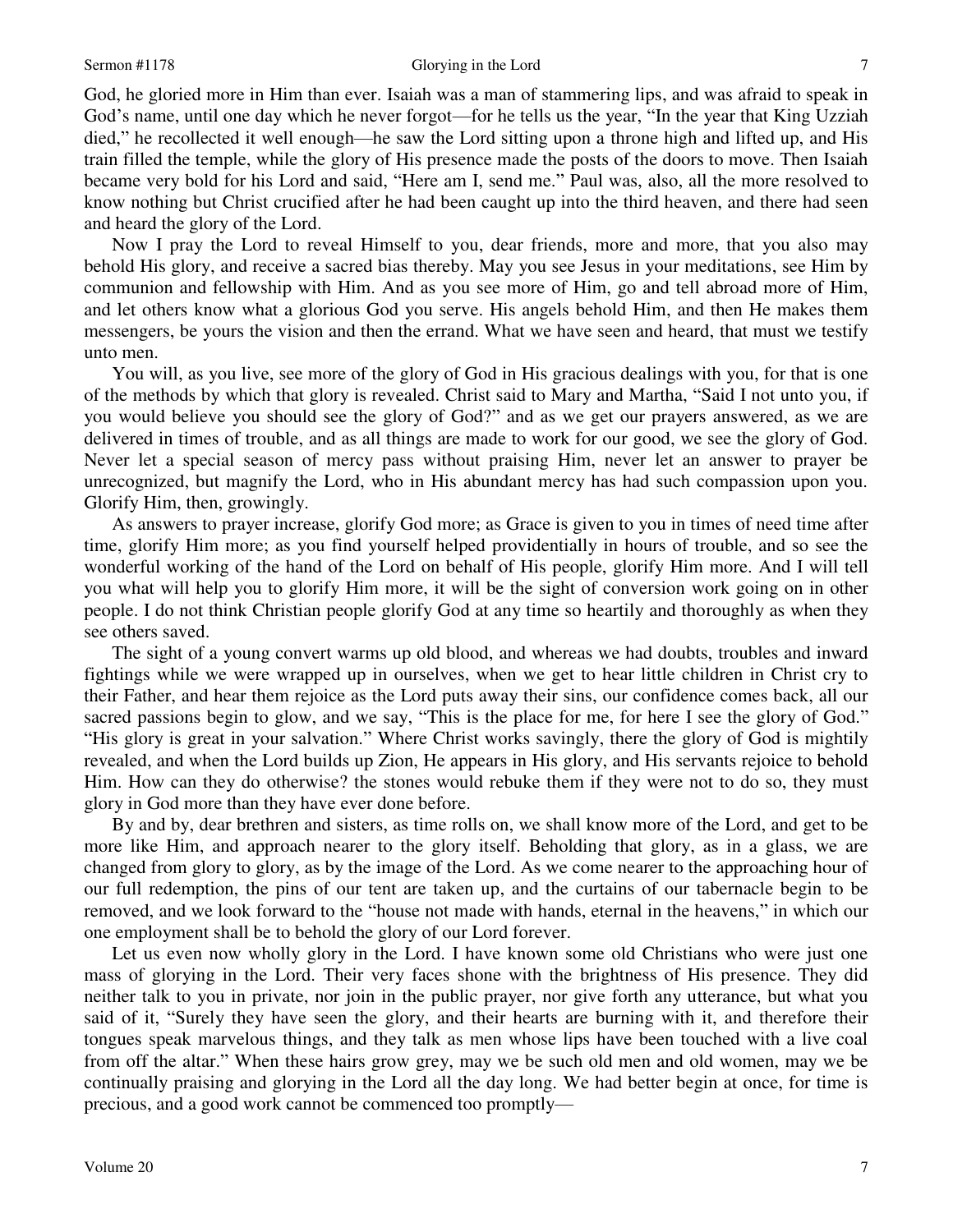*"I would begin the music here, And so my soul should rise, O for some heavenly notes to bear My passions to the skies."*

**IV.** Now I come to the last point, which is, let us GLORY IN THE LORD PRACTICALLY.

And how can we do that? Every Christian ought to glory in the Lord practically, by owning that he belongs to his redeeming Lord. Are you a Christian, and are you ashamed of it? How can you be said to glory in the Lord? A man does not hide away that which he glories in. If he glories in it he does not object to its being seen. Why, if he glories in anything, if others accuse him that he has something to do with it, he owns to the impeachment and he says, "It is even so; and I am not ashamed of it; I glory in it."

Charge a veteran with having been at Waterloo, and he will glory in it. Accuse an artist of being a Royal Academician, and he will own the charge. Abuse me of loving my wife and children, and I smile at you. Why, then, blush to be called a follower of Jesus? You that love the Lord, I beseech you, come forward and say that you glory in Him. The Lord deserves that His people should confess with their mouth that which they feel in their hearts. It is the least thing we can do, if He has saved us, to be willing to own that He is our Savior, and that we rejoice in Him.

Then, brethren, after we have thus confessed His glory let us continue to glory in Him by talking about it on all fit occasions. Do you not think that we are a deal too reticent in our piety? We love the Lord, but we seem as if we do not want to tell anybody we do so, and our common conversation does not betray us as it ought to do. It ought to be so full of grace and truth that men would find us out at once. Even as the rose betrays itself by its perfume, and even the glowworm by its shining, so should our glorying in the Lord discover us to all observers. I have heard talk of a professed Christian of whom his servant said, "I am glad my master goes to the sacrament, for if he had not done so I should not have known he was a Christian." I should think the chances were he was not a Christian at all, for we ought in our common conversation so glorify God that others would at once take knowledge of us, that we truly know and love His name.

A foreigner may speak English well, but he is known by his accent, and the accent of grace is quite as marked as that of nature. Speak to all around you about the Savior. I do not know a better way of getting rid of troublesome people than often to talk of Jesus. There are certain talkatives, who vex you with their evil discourses, bring in the Lord Jesus Christ and they will soon go away, for they will not like such weighty discourse, and at the same time better friends will be attached to you who will love to join you in holy glorying.

Glory in the Lord by standing up for Him when He is opposed. If you hear the proud ones ridicule His Gospel, and despise His people, put in a word for Jesus. Stand out and say, "I am one of His disciples. Despise me! I hold those opinions, ridicule me! After the way which you call heresy so worship I the Lord God of my fathers." This is a practical way of glorifying Him, but many who have grown rich and respectable are much too mean-spirited to practice it. I am ashamed of the cowardly spirit of many in these days who give up their Non-conformity because they cannot otherwise get into what they call, "good society." The Lord have mercy on them.

Glorify Him again by being calm under your troubles. When others are fretting and worrying, possess your soul in patience, and say, "No, I do not serve a fair-weather God, and I am not to be cowed and put down, for the eternal God is my refuge, and underneath me are the everlasting arms. It does not become a man to tremble who has the God of Jacob for his help. I will bear trouble joyfully, if He wills to send it."

Glory in the Lord, brethren, practically, by having a contempt for those things which others value so much. Do not be greedy after the world. Love God too much to care for earthly treasures. If God gives you wealth, thank Him for it and use it. If He does not, do not worry about it. Feel that you are rich